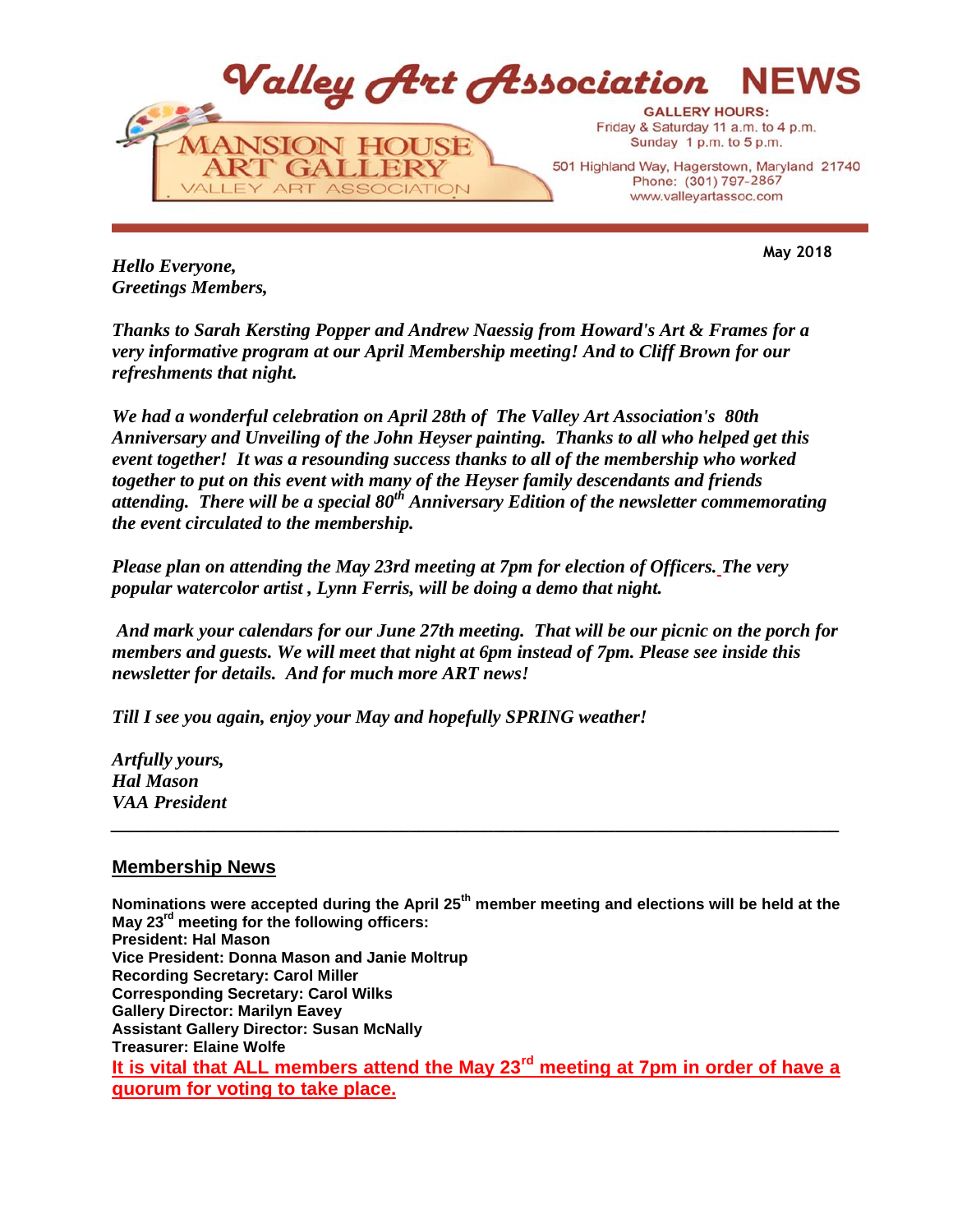## **Information about the VAA Membership List**

**A current Membership List is kept on the desk at the Mansion House. It is kept up-to-date by the treasurer and includes information as to whether VAA dues have been received. Please note that ALL DUES are due by JUNE 30th! The dues are \$30 for July 1, 2018 through June 30, 2019. If you wish to check the status of your dues or if you have any changes to your contact information, please call the Mansion House during its open hours and the sitter will write the changes on the list.**

**We've been attracting many new members and hope to continue. We encourage all members to invite friends to our monthly meetings even if they don't paint or draw. Art is for EVERYONE!!!I**  YOU DON'T HAVE TO BE AN "ARTIST" TO JOIN THE VALLEY ART ASSOCIATION! Please check **out our activities schedule below!**

**Workshops/Classes Exhibitions Trips and Travel in Art Mansion House Maintenance** **Membership/Phone Tree Hospital Shows and Publicity Events Planning Library**

**Nominating Program**

**If you have special interests that you wish to pursue, e.g., workshops, trips and travel, publicity for art, there are sign-up lists for various activities on the desk at the Mansion House Art Gallery. Please feel free to stop in at the Mansion House during its open hours to check the lists, add your name, or you may call to ask the sitter for assistance.**

#### **North Gallery Show Schedule May North Gallery Show: Out of This World It will be hung on Tuesday, May 1st . All artwork should be ready to hang with a wire on the back.**

| <b>Month</b> | Opening     | <b>Closing</b> | <b>Title/Exhibitor</b>   |
|--------------|-------------|----------------|--------------------------|
| May          | May 4       | <b>May 27</b>  | <b>Out of This World</b> |
| June/July    | June 1      | July 27        | Let's Eat                |
| August       | August 3    | August 26      | Native American          |
| September    | August 31   | September 30   | Old School               |
| October      | October 5   | October 28     | Catitude                 |
| November     | November 2  | November 25    | Gratitude                |
| December     | November 30 | December 30    | <b>Illuminations</b>     |

## **Valley Art Association 2018 Meeting Schedule**

**May 23—Lynn Ferris, Professional Artist, Watercolor Instructor**

**June 27 6pm Picnic on the Porch and general meeting. VAA provides chicken and drinks to members free. \$5 charge for guests.**

**June-August No Demonstrations Scheduled**

*Drop Off Dates are the weekend that the Mansion House is open to prior (or following) each show: Fridays and Saturdays 11-4; Sundays 1-5 or pick up/drop off on Tuesday mornings after each show (Check with Marilyn Eavey or Susan McNally on the exact time for pick up on Tuesday morning).*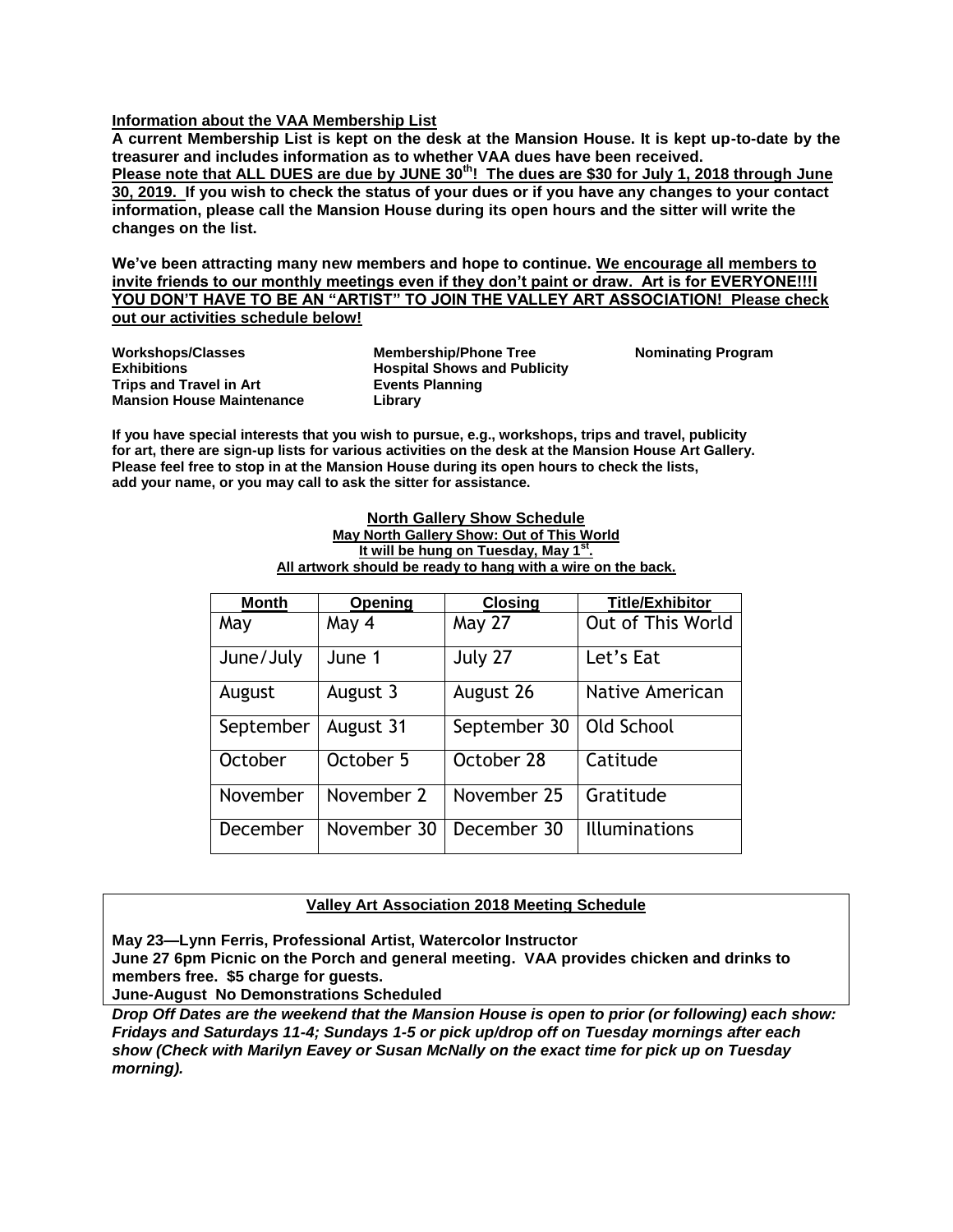## **Artist Bios**

**We are asking all of our members to update (or create) their resumes for our Artist Book. Carol Gwin will be the contact person for this. Please send your updated or new resume to Carol at howiegwin@verizon.net or mail it to her at the following address:**

**Carol Gwin 1271 Fairchild Ave. Hagerstown, MD 21742**

#### **Lynn Ferris Watercolor Workshop**

**Lynn Ferris will again be teaching six Thursday morning watercolor classes at the Mansion House Thursday, July 12 to Thursday, August 16, 2018, 9:00am to Noon. Cost is \$20 per class. Lynn is a signature member of the AWS and NWS. Her work has been included in the "Splash" series of books published by North Light and feature articles in "Watercolor", "Watercolor Artist" and" The Artist's Magazine. Email Lynn at [ferrislynn@yahoo.com](mailto:ferrislynn@yahoo.com) to register.**

**Bus Trip May 2, 2018-- Organized by the Washington County Museum of Fine Arts BUS TRIP TO SEE CEZANNE PORTRAIT EXHIBITION AT THE NATIONAL GALLERY OF ART; PRESIDENTIAL PORTRAITS AT THE SMITHSONIAN NATIONAL PORTRAIT GALLERY & NO SPECTATORS: THE ART OF BURNING MAN at THE RENWICK GALLERY**

**HAGERSTOWN, MD — The Washington County Museum of Fine Arts is excited to announce a bus day trip to the National Gallery of Art; the Smithsonian National Portrait Gallery and American Art Museum; & the Renwick Gallery in Washington, D.C. on Wednesday, May 2, 2018. The tour will depart from the Washington County Museum of Fine Arts promptly at 9:00 a.m.** 

## **The tour is expected to return by 9:30 p.m.**

**Tickets are \$55 for Museum Members; \$60 for Non-Members. For more information about the trip, please contact Donna Rastelli at 301-739-5727. Tickets are non-refundable and must be paid for in-full upon registration. Please contact Donna Rastelli at 301-739-5727 or visit www.wcmfa.org.**

**Painting Groups at the Mansion House**

**Monday: Call Gretchen Starliper 240-217-4554 Time is 10am-2 ish Tuesday: 10am to 3 ish Call Donna Mason 301-791-6719**

#### **Wednesday Art Group**

**This takes place every Wednesday from 10am to 2pm. Bring your lunch and paints, any medium. For more information call Audrey Mentzer at 301-739-8112 or Ruth Peyton at 301-223-8688.**

#### **Life-drawing at the Mansion House:**

**Weekly three hour life-drawing sessions are on Friday mornings from 10:00am to 1:00pm except as noted. No formal instruction, shared model fees only. Drop-ins O.K. but email Elaine first if you can to make sure that the session is on. Models are clothed, lengths of pose will vary, with occasional long poses and a monthly portrait session. Contact Elaine Wolfe 304-754-5116 or at valleyartinfo@gmail.com.** 

#### **Changes to Oil and Acrylic Art Classes with Marjorie Tressler**

**MarjorieTressler now has a new location for her Waynesboro classes. They are now being held at Gallery 35 East, 35 East Main St. Please note the new hours are Mondays, 9am-12 and 1pm-4pm. The Wednesday classes at the Mansion House are still the 1st and 3rd Wednesdays 6:30-9pm. All classes are for the novice to advance painters who want to study oil or acrylic plus drawing. \$65.00 for 6 classes and are continuous. Contact Marjorie at marjorietressler@comcast.net, or 717-762-6791.**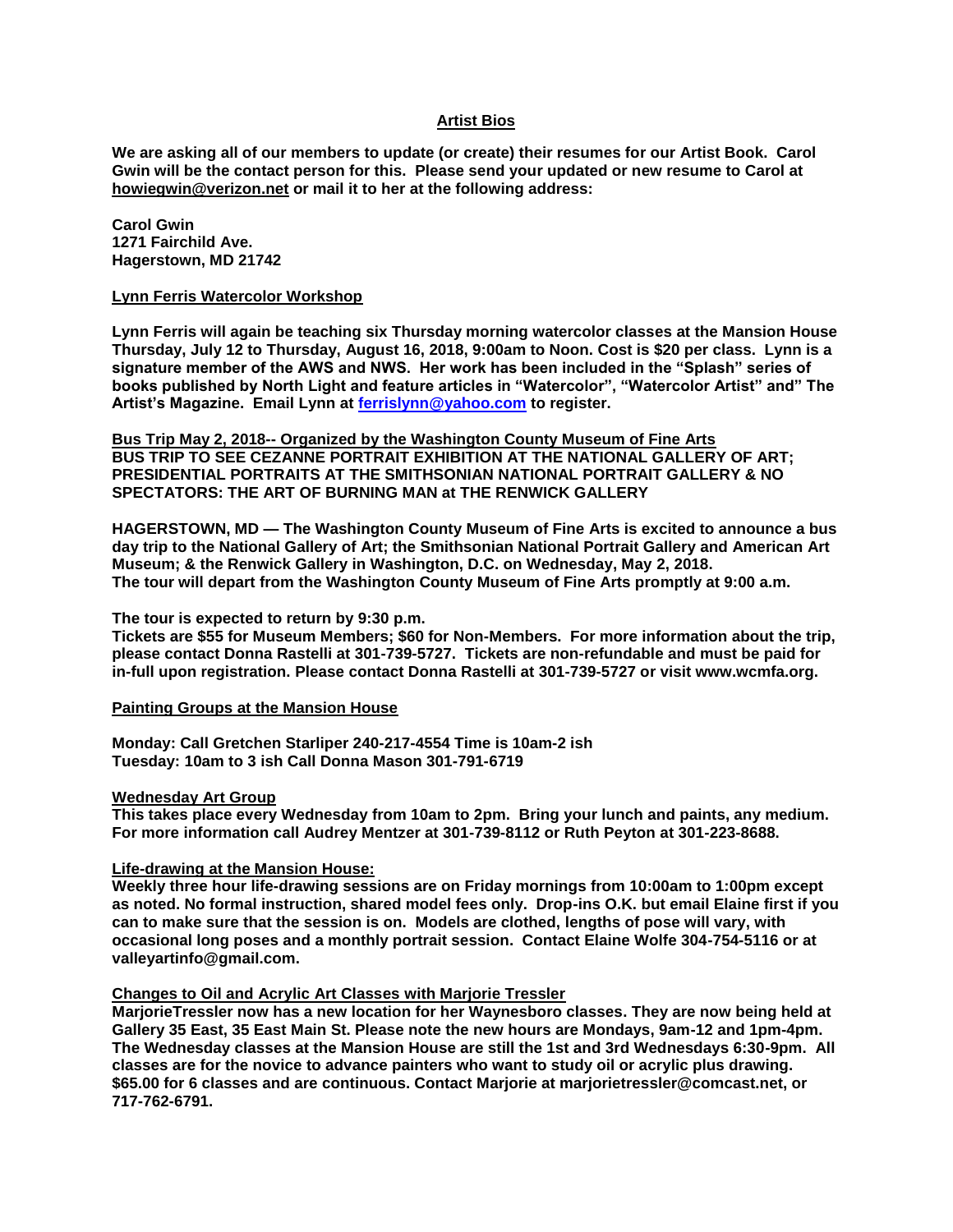## **UPCOMING WORKSHOPS:**

**David Bottini is planning to hold a workshop at the Mansion House, details to be firmed up in May: if you are interested in exploring glazing techniques in acrylics, this may be the workshop for you.**

**A six hour Michael Davis workshop will be held at the Mansion House in August. The subject and details will be determined in May. Lunch will be provided. Please contact Elaine Wolfe if you have preliminary questions or requests regarding future workshops or demonstrations at 304-754-5116 or valleyartinfo@gmail.com.**

**Other possibilities include Fritz Biggs (watercolor); Tom McFarland (clay sculpture techniques) and "The Guerrilla Painter" (plein air).**

## **MEMBERS OUTSIDE ACTIVITIES**

**The following section of this newsletter includes activities that our busy members are involved in. Please pay special attention to this section and hopefully you will be able to attend some of these events.**

#### **Destination Arts, Waynesboro 42 West Arts Gallery**

**Donna Bingaman Oil Painting and Acrylic Classes every Wednesday from 12 - 3pm. All skill levels 42 W. Main St. Waynesboro Pa. \$15 per class. Focus on drawing, tonal values and color in your art work. Easels, tables and chairs are available. Bring in a photo of your choosing. For more information contact: Donna Bingaman 717- 762- 8394 or artsyfolks@embarqmail.com**

#### **Accepting New Artists**

**Now accepting 3D artists, sculptures, and fine art crafters. Free to the public every Saturday, art demonstrations oil or watercolor painting, pottery, gourd demos, weaving, sculpting. Wednesdays, Denny Bingaman will be giving free demonstrations. Hours are Wednesday 12:00 to 3:00, Thursday 1:00 to 4:00, Friday 5:00 to 8:00, Sat. 1:00 to 6:00, and Sun. 1:00 to 4:00. Music, Wine and Refreshments are offered every Friday night from 5:30 to 8:00. To join, call Denny and Donna Bingaman 762-8394 or artsyfolks@embarqmail.com.** 

#### **The Artisans Connection**

**The Artisans Connection will be meeting Monday May 14 6:30-8:30 pm , at the Ceramic Center on Church Street in Waynesboro this month. Our guest hostess is Mary Ashe-Mahr, Director of the Ceramic Center and she will be giving us a tour/talk about this wonderful space used by members of their guild. Please remember our Artisan Connections gatherings are for artists/artisans of all genres, 2 and 3 dimensional art, potters, writers, musicians, etc. We share ideas, news on our latest art project events and connect to collaborate on projects. Please bring along a friend and we always have a table for snacks and drinks. Looking forward to seeing all of you with your latest art projects. Please contact Marjorie Tressler, founder and facilitator with any requests or information at; marjorietressler@comcast.net or 717-240-310-6698.**

#### **Future Workshops and Demonstrations**

**The Howard Hughes Corp. (HHC), in collaboration with the Howard County Arts Council, announces the launch of the Merriweather District Artist-in-Residence (MD AIR) program in Downtown Columbia, MD. Three artists will be selected from submitted entries and provided with a stipend of \$10,000 each to spend up to 2 months from June 1 to July 31, 2018, creating a work of art in a medium of their choosing. HHC is committed to transforming a suburban downtown into a dense, vibrant, urban core that celebrates culture and commerce. We invite artists to propose a project that captures their vision of the personality of this new urban center. The highest priority will be given to artists who intend to produce works that integrate art, innovation and technology. For more information, contact<https://www.hocoarts.org/wp-content/> and look for the link for artist in residence.**